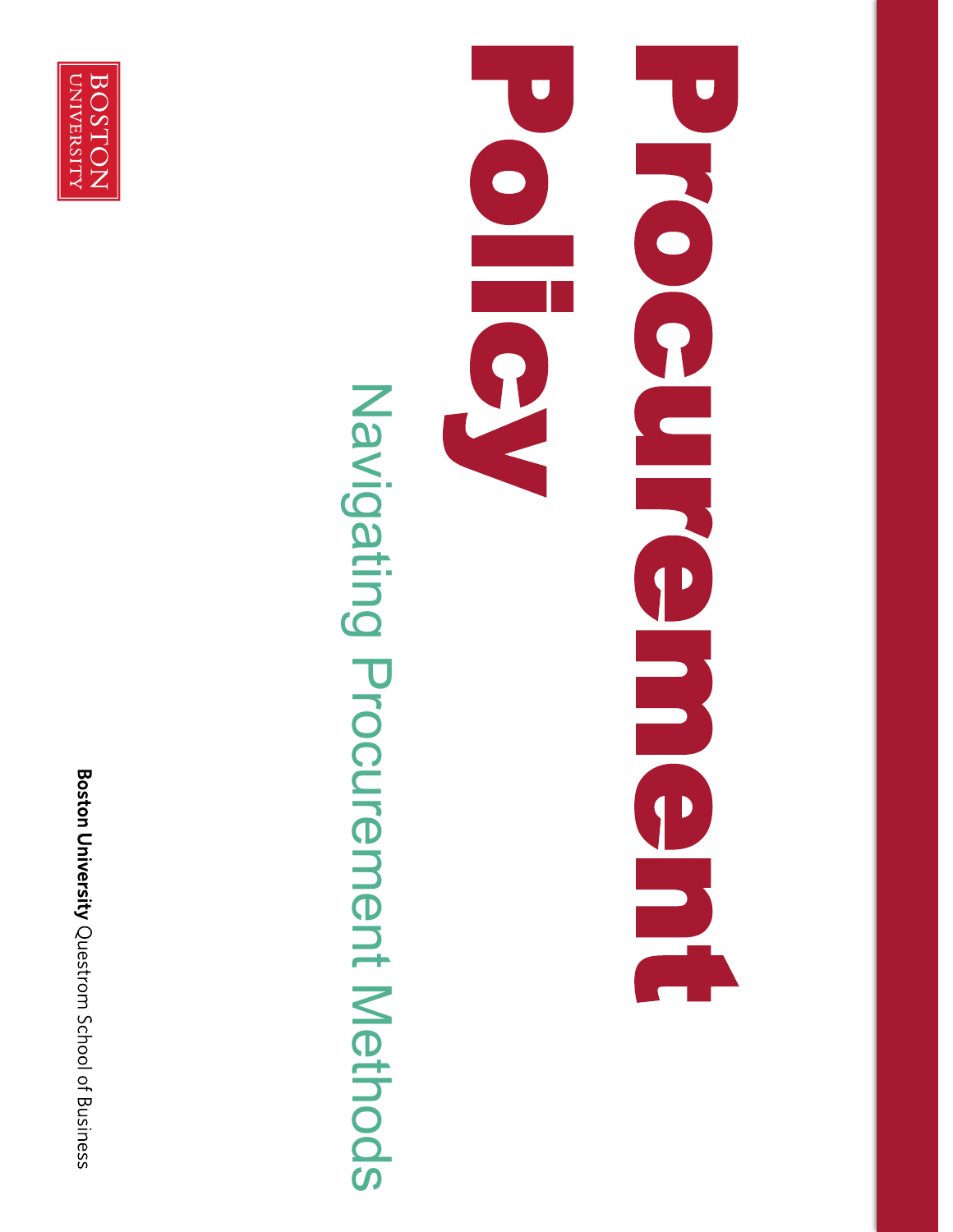# Navigating Procurement Methods **Navigating Procurement Methods**

П **Faculty purchase many things** – **most are routine**

:

historical data is your friend. historical data is your friend.

 $\mathcal{L}_{\mathcal{A}}$ **As work/ technology evolves procurement** 

policy evolves. **policy evolves.** 

- $\mathcal{L}_{\mathcal{A}}$ An easy way to navigate procurement policy is first An easy way to navigate procurement policy is first
- define the expense as Travel, Material, Service, or define the expense as Travel, Material, Service, or

Capital/Asset. Capital/Asset.

BOSTON

UNIVERSITY

**Boston University** Questrom School of Business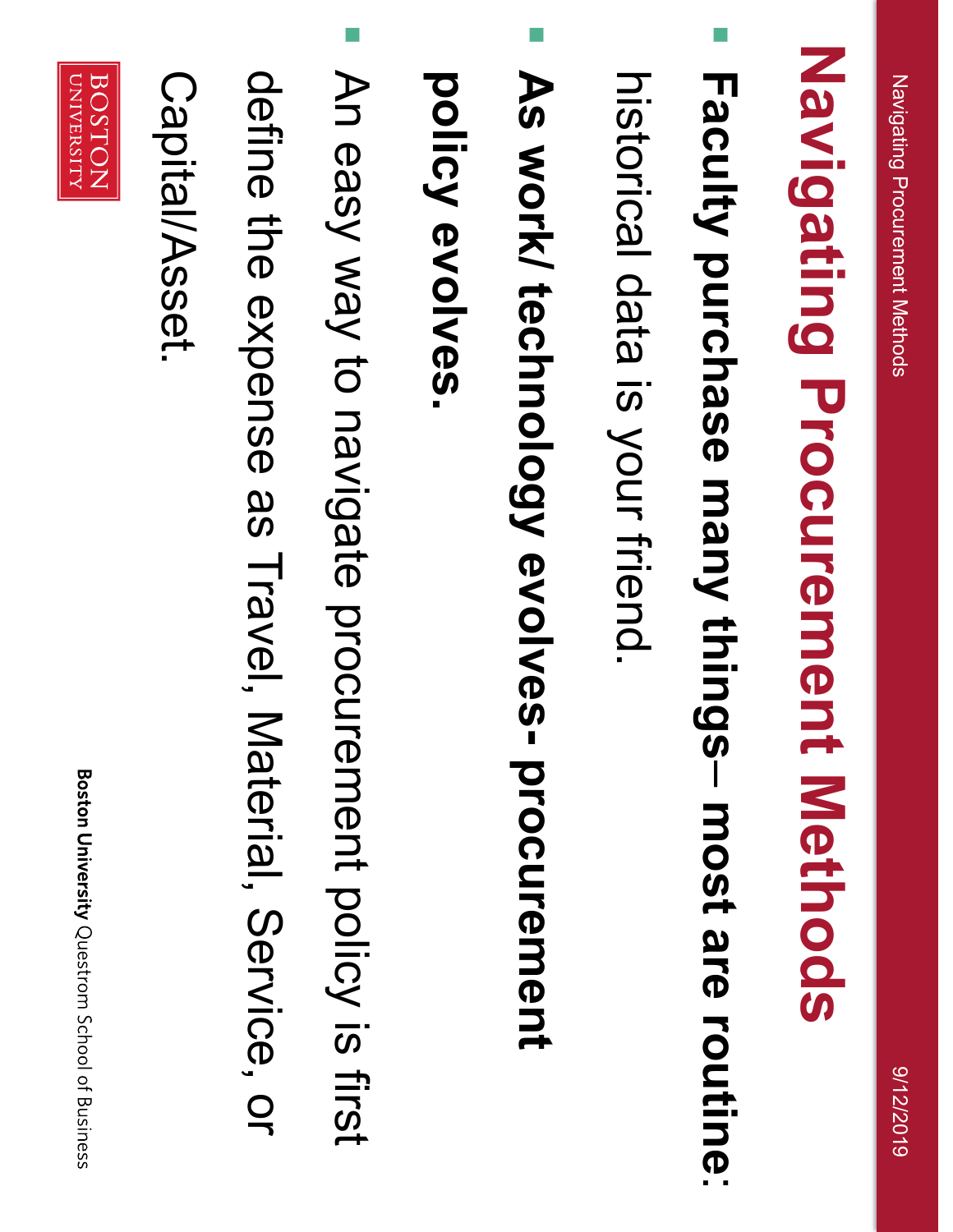## Expense "Classlifications" **Expense "Classifications"**

- $\overline{\phantom{a}}$ Travel
- $\overline{\phantom{a}}$ Material Material
- $\overline{\phantom{a}}$ Service
- $\overline{\phantom{a}}$ Capital / Asset Capital / Asset
- $\overline{\phantom{a}}$ the system or workflow through which they are processed Sometimes things fall into one of these categories because of the system or workflow through which they are processed Sometimes things fall into one of these categories because of



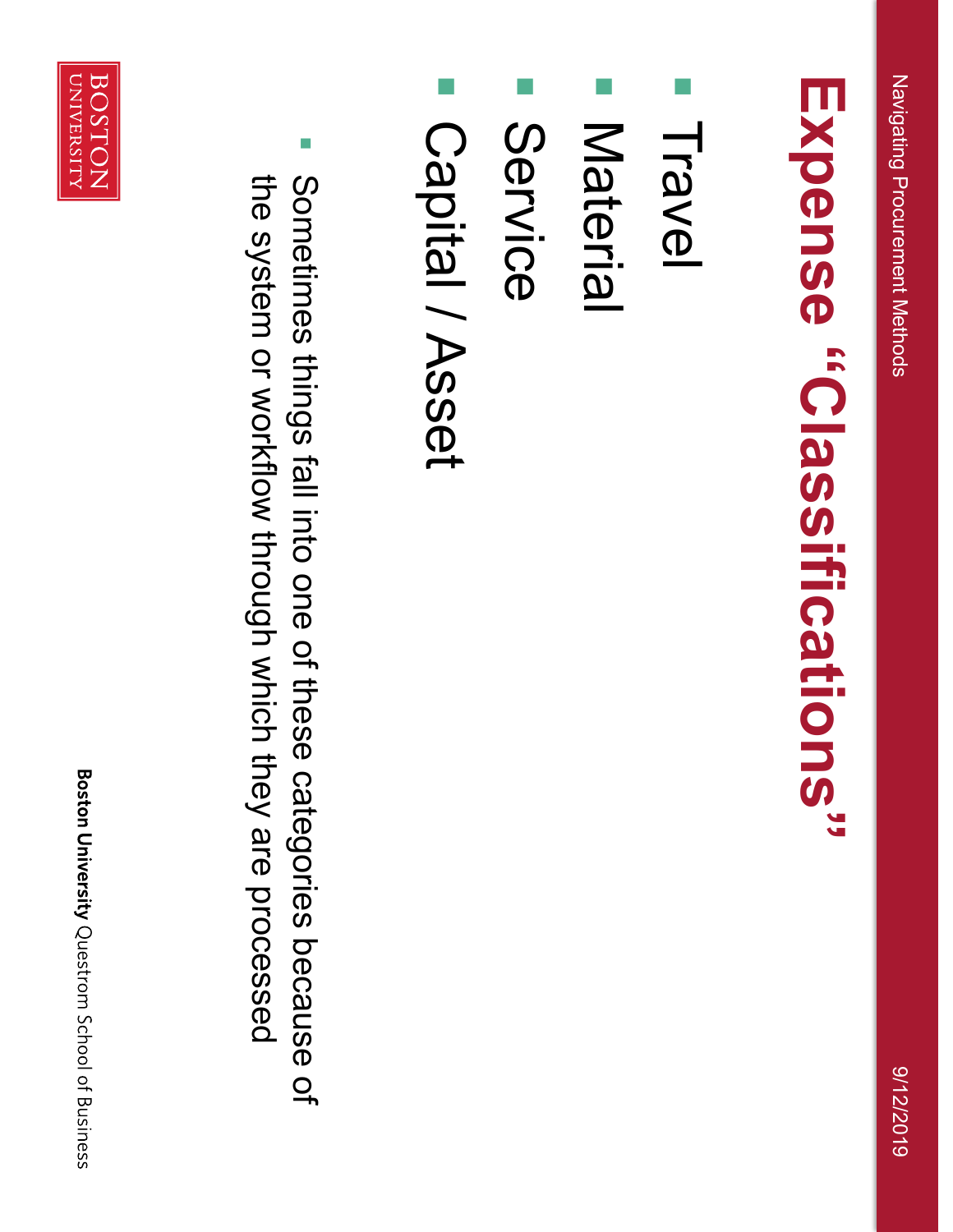### **Travel**

- $\overline{\phantom{a}}$ Handled via *Concur*  $\overline{\phantom{a}}$ **Reimbursement** $\overline{\phantom{0}}$
- $\overline{\phantom{a}}$ Most confusing aspect is **Local Expenses** Most confusing aspect is Local Expenses are
- sonsidered "Travel" for BU in this way-must be considered "Travel" for BU in this way– must be

### **reimbursable**reimbursable: refer to policy refer to policy

- $\overline{\phantom{a}}$ Trick for this: Reimbursement = Travel = process
- via Concur
- Trick for this: Reimbursement = Travel = process
- via Concur

**Boston University** Questrom School of Business

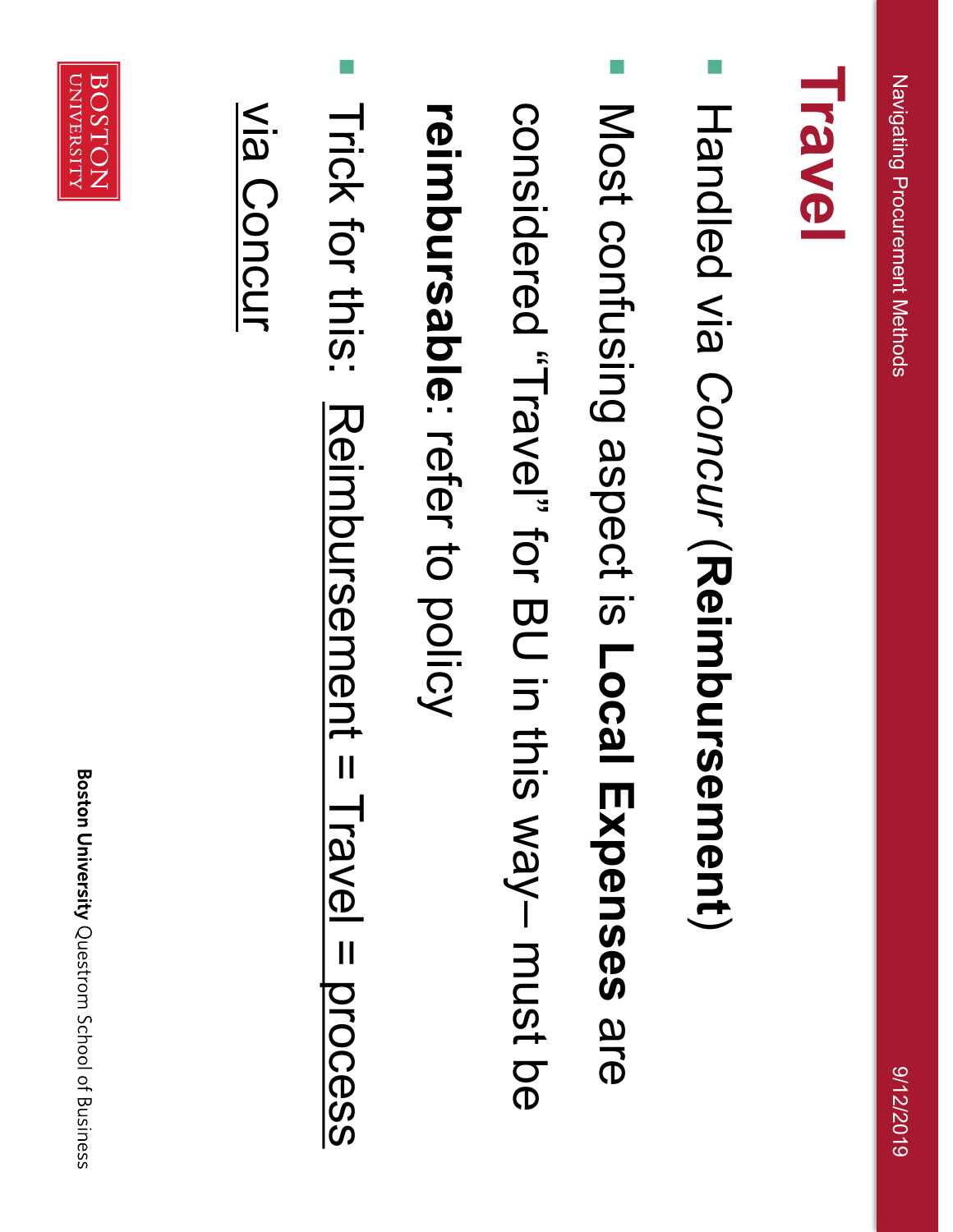### $\overline{\phantom{a}}$ Reimbursable Expense **Reimbursable Expense**

- $\mathbb{R}^n$ Itemized Receipt *Itemized Receipt*
- $\overline{\phantom{a}}$ Should not be invoice (hotel "invoice" ok): Proof of Payment *Should not be invoice* (hotel "invoice" ok): Proof of
- $\overline{\phantom{a}}$ No payment for labor/reimbursement for payment of *labor No payment for labor/reimbursement for payment of :* Tax implications
- $\overline{\phantom{a}}$ Any contracts must be signed by sourcing (event deposit. etc) *Any contracts must be signed by sourcing* (event deposit,
- $\overline{\phantom{a}}$ Who Decides what is Reimbursable? **Who Decides what is Reimbursable?**
- **IRS: BU Policy IRS : BU Policy.**

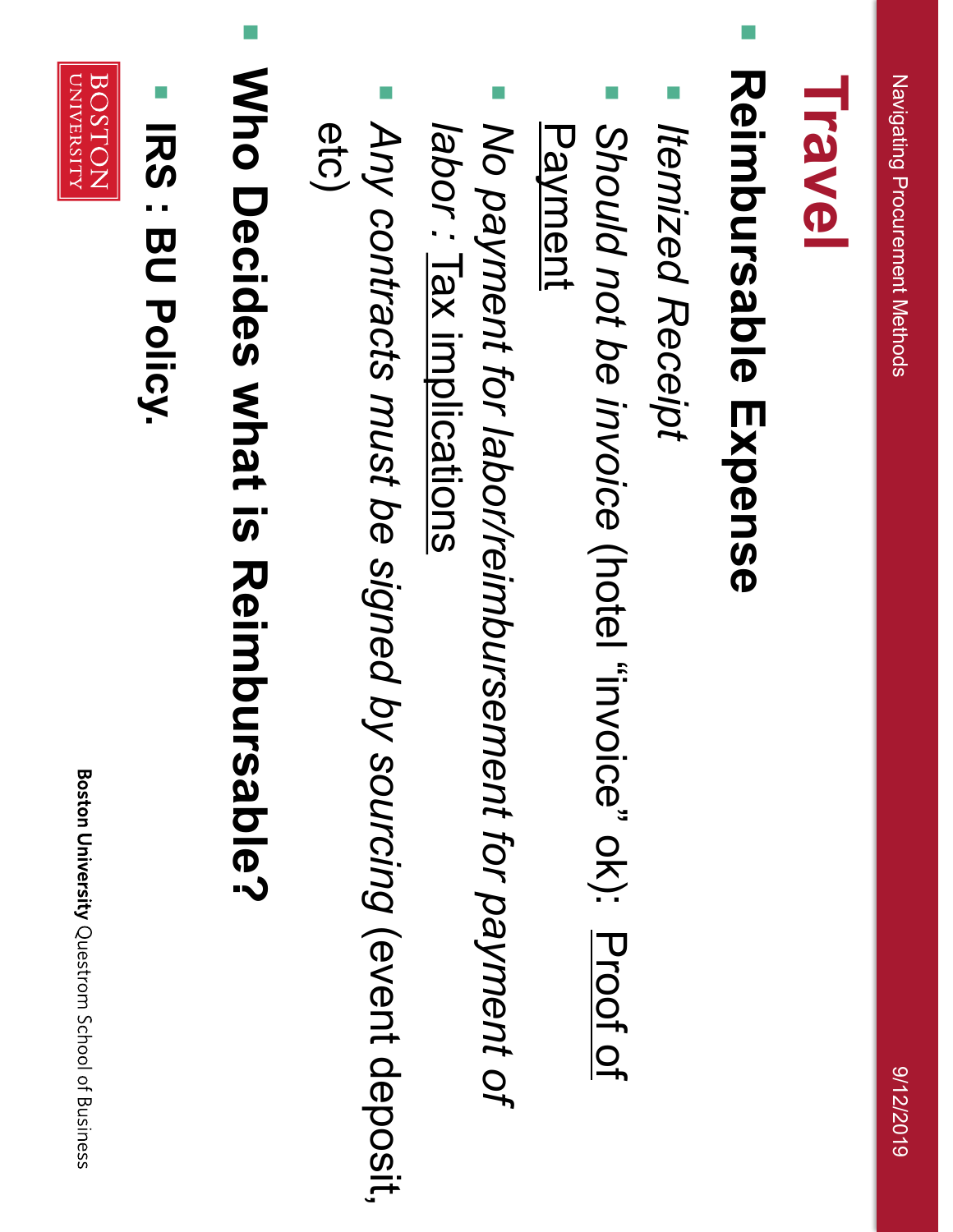#### Material **Material**

#### $\overline{\phantom{a}}$ **Questions to Ask**Questions to Ask:

- $\overline{\phantom{a}}$ Is this a consumable office supply? Is this a consumable office supply?
- $\overline{\phantom{a}}$ Is there a contract to be signed? Is there a contract to be signed?
- $\overline{\phantom{a}}$ Is there a Questrom workflow to follow? Is there a Questrom workflow to follow?
- T Is it a registered vendor? Is it a registered vendor?
- $\overline{\phantom{a}}$ Consumable Office Supplies: Terrier Marketplace is **Consumable Office Supplies**: Terrier Marketplace is

contracted supplier (then Amazon Business) contracted supplier (then Amazon Business)

- $\overline{\mathcal{L}}$ Registered Vendor: Shoping Cart **Registered Vendor**: Shopping Cart
- $\overline{\phantom{a}}$ 1x Vendor: Pcard, Disbursement **1x Vendor**: Pcard, Disbursement

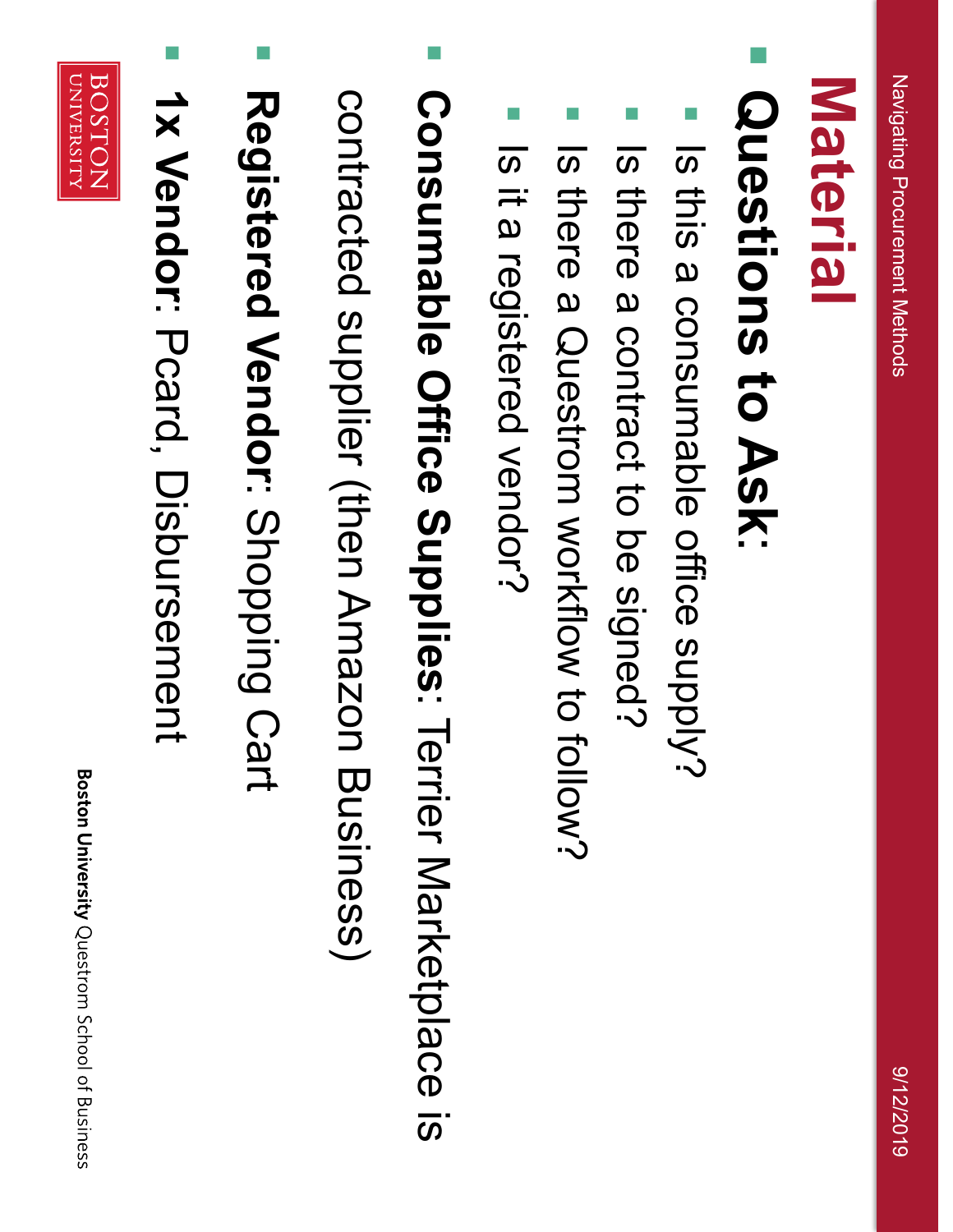#### Material **Material**

**Questrom Workflows**Questrom Workflows:

 $\overline{\phantom{a}}$ 

- $\overline{\phantom{a}}$ *Phillip or Hannah Sutton* Phillip or Hannah Sutton should be contacted **Office Equipment**  $\overline{\phantom{a}}$ (think Standing Desk) should be contacted  $\overline{\phantom{a}}$ *Cam*
- $\overline{\phantom{a}}$ **Software-** *ITS*  $\overline{a}$ Software & data should be

approved by ITS prior to purchasing as QST holds approved by ITS prior to purchasing as QST holds

licenses for certain platforms. licenses for certain platforms.

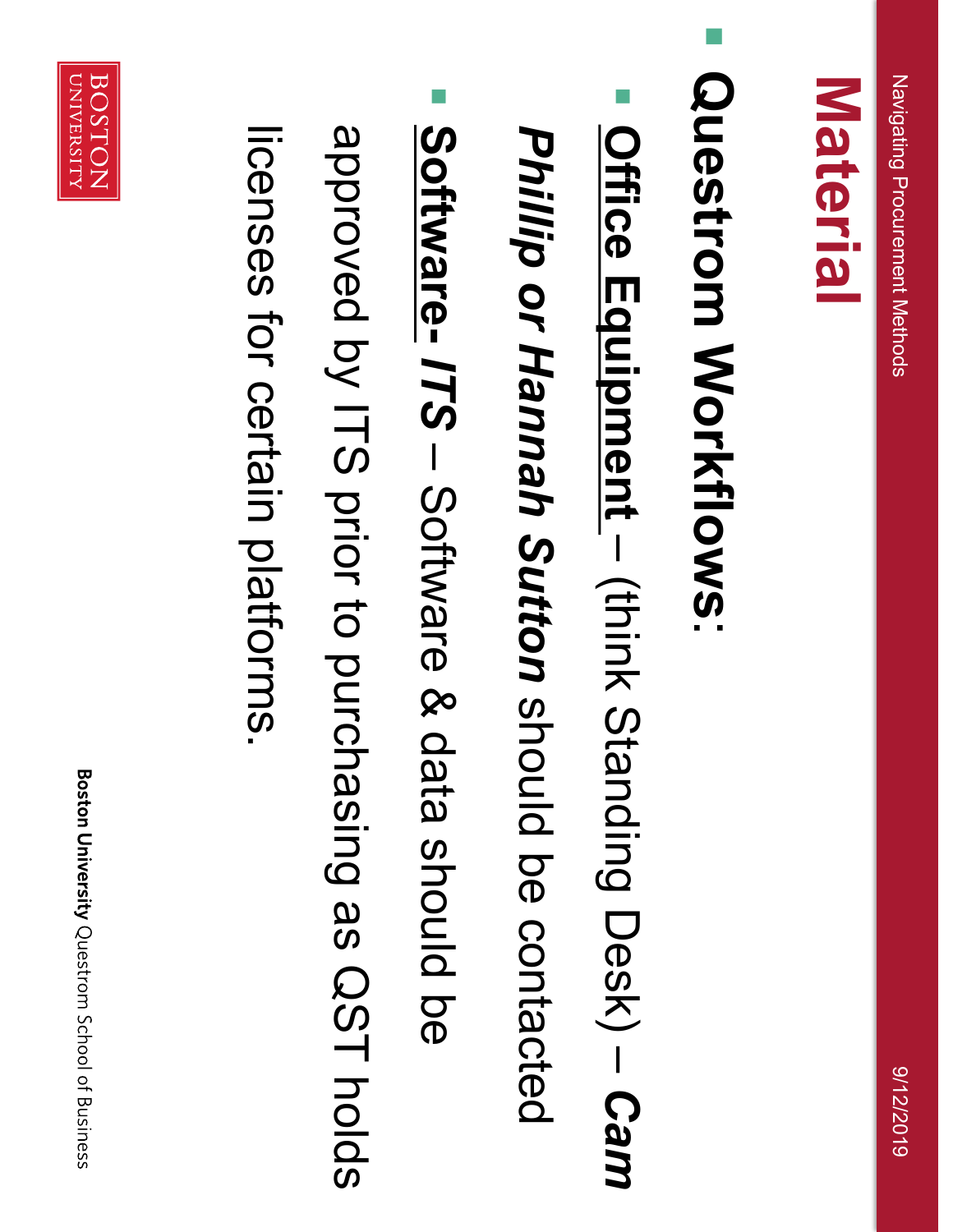#### Material **Material**

**Questrom Workflows**Questrom Workflows:

 $\overline{\phantom{a}}$ 

 $\overline{\phantom{a}}$ **Anything Branded** - *Marcom* anything branded-

whether it's shirts, mugs a website *anything-*

- with a BU or Questrom logo must be approved by
- Marcom in order to ensure we're not infringing on Marcom with a BU or Questrom logo must be approved by in order to ensure we're not infringing on
- 

branding.

a copyright and complying with Questrom and BU a copyright and complying with Questrom and BU

BOSTON

UNIVERSITY

**Boston University** Questrom School of Business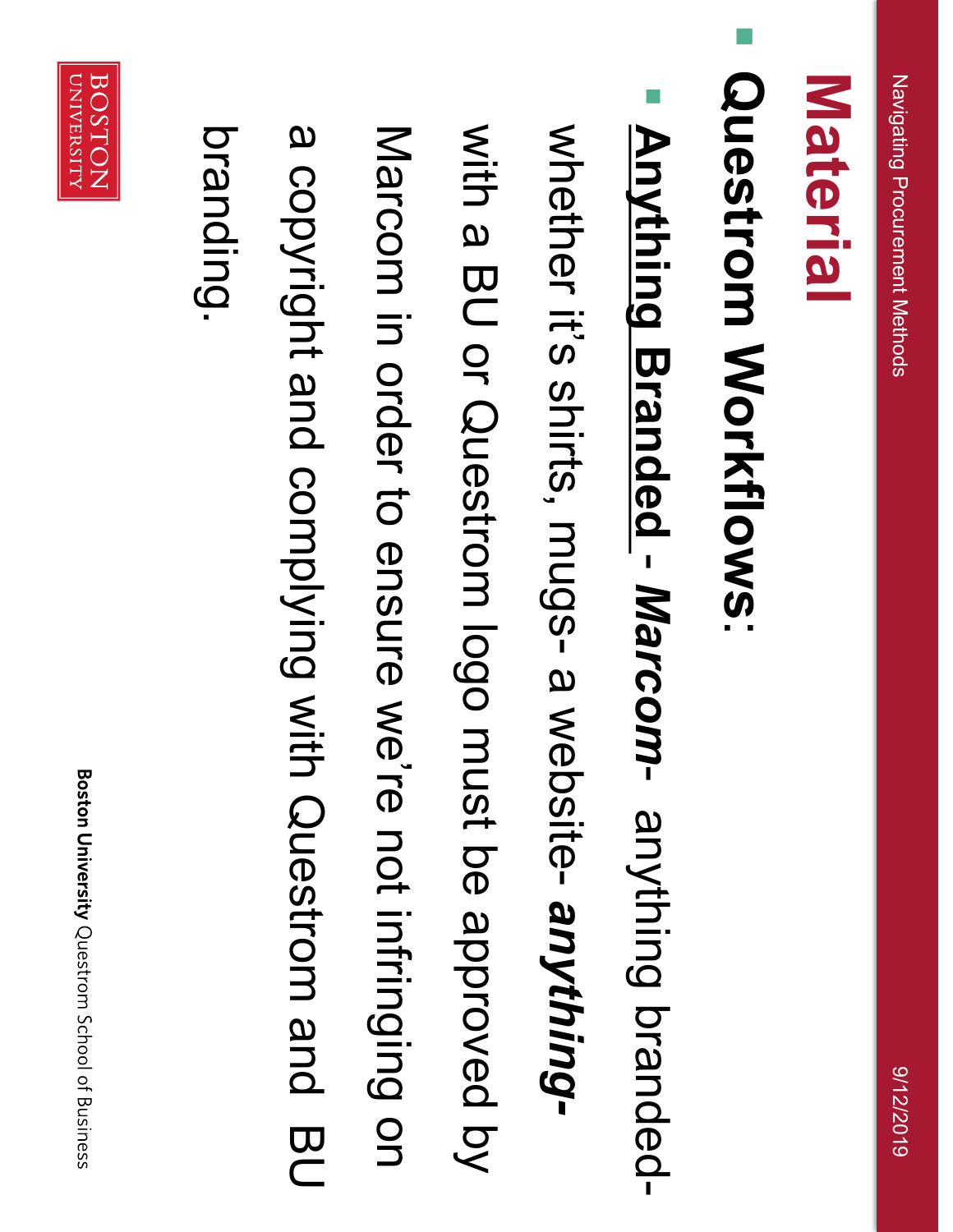## **Service**

#### $\overline{\phantom{a}}$ **Think "Contracted" Services- like the** *"Contracted"* **Services like the**   $\mathbf{G}$

- $\overline{\phantom{a}}$ Most frequently, the faculty don't understand these cannot be reimbursed these cannot be reimbursed Most frequently, the faculty don't understand
- $\overline{\phantom{a}}$ Disbursement\*/ Shopping Cart (limit order) Disbursement\*/ **Shopping Cart** (limit order)
- $\overline{\phantom{a}}$ Bears repeating: No payment for labor/reimbursement for payment of labor through Concur **labor/reimbursement for payment of Bears repeating: No payment for through Concur**

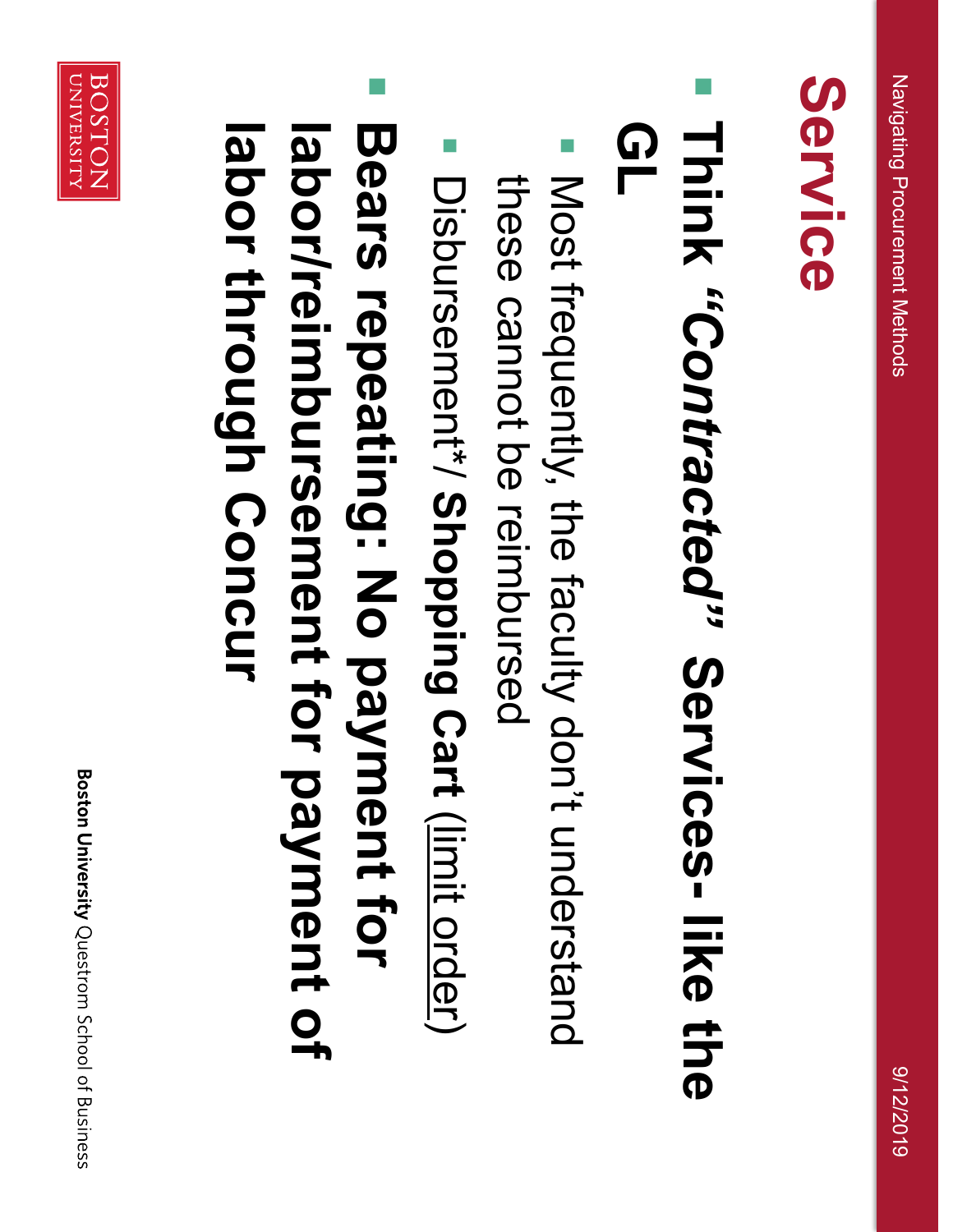## Confusing Services **Confusing Services**

## "Travel" Services **"Travel" Services**

 $\overline{\phantom{a}}$ 

 $\overline{\phantom{a}}$ *Charter Bus* : Shopping Cart/ Purchase Order - Charter Bus: Shopping Cart/ Purchase Order - anything

more than 8 seats Cannot go on Travel Card more than 8 seats Cannot go on Travel Card

- $\overline{\phantom{a}}$ Limousine: see above *Limousine*: see above
- $\overline{\phantom{a}}$ Payment for Events at Hotels: Deposit can go on BU *Payment for Events at Hotels:* Deposit can go on BU
- Travel and Expense Visa- Contract must be signed by Travel and Expense Visa- Contract must be signed by
- Sourcing- and PO/ Invoice for payment of balance. and PO/ Invoice for payment of balance.
- **Boston University** Questrom School of Business

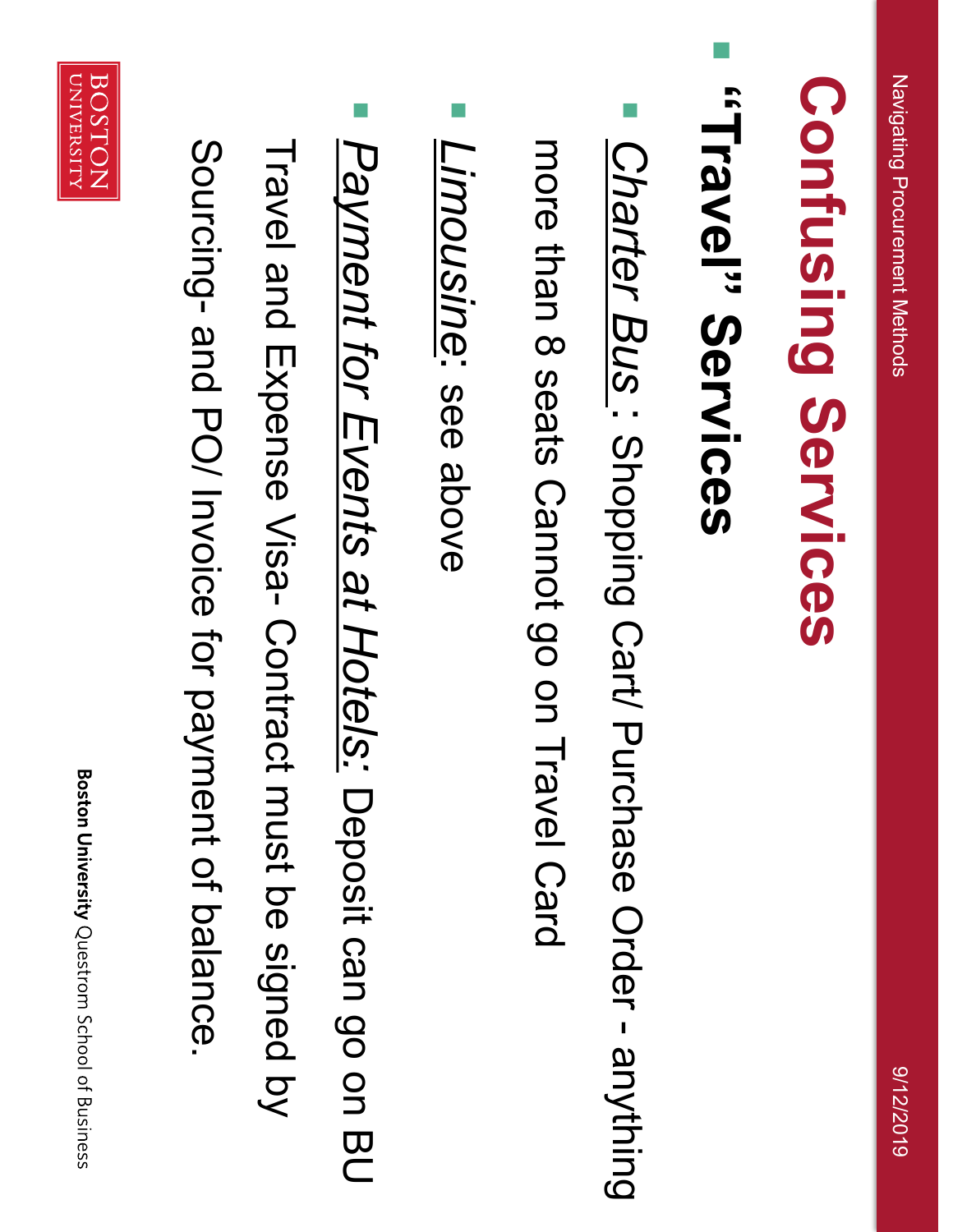## **Confusing Services: SaaS Confusing Services: SaaS**

## Software as a Service **Software as a Service**

 $\overline{\phantom{a}}$ 

- $\overline{\phantom{a}}$ Software licensing and delivery model Software licensing and delivery model
- $\overline{\phantom{a}}$ Licensed on a subscription basis and is centrally hosted Licensed on a subscription basis and is centrally hosted -

aka deployed over the cloud (hosted and accessed online) aka deployed over the cloud (hosted and accessed online)

 $\mathbb{R}^n$ Can be recognized by a subscription fee, most commonly Can be recognized by a **subscription fee**, most commonly

#### <u>ന</u> *monthly* <u>ا</u> *annual* fee.<br>F

 $\overline{\phantom{a}}$ **SaaS** is paid for via your P -Cards - *515000 CONTRACTED* 

SERVICES-CONSULTING OTHER *SERVICES -CONSULTING OTHER*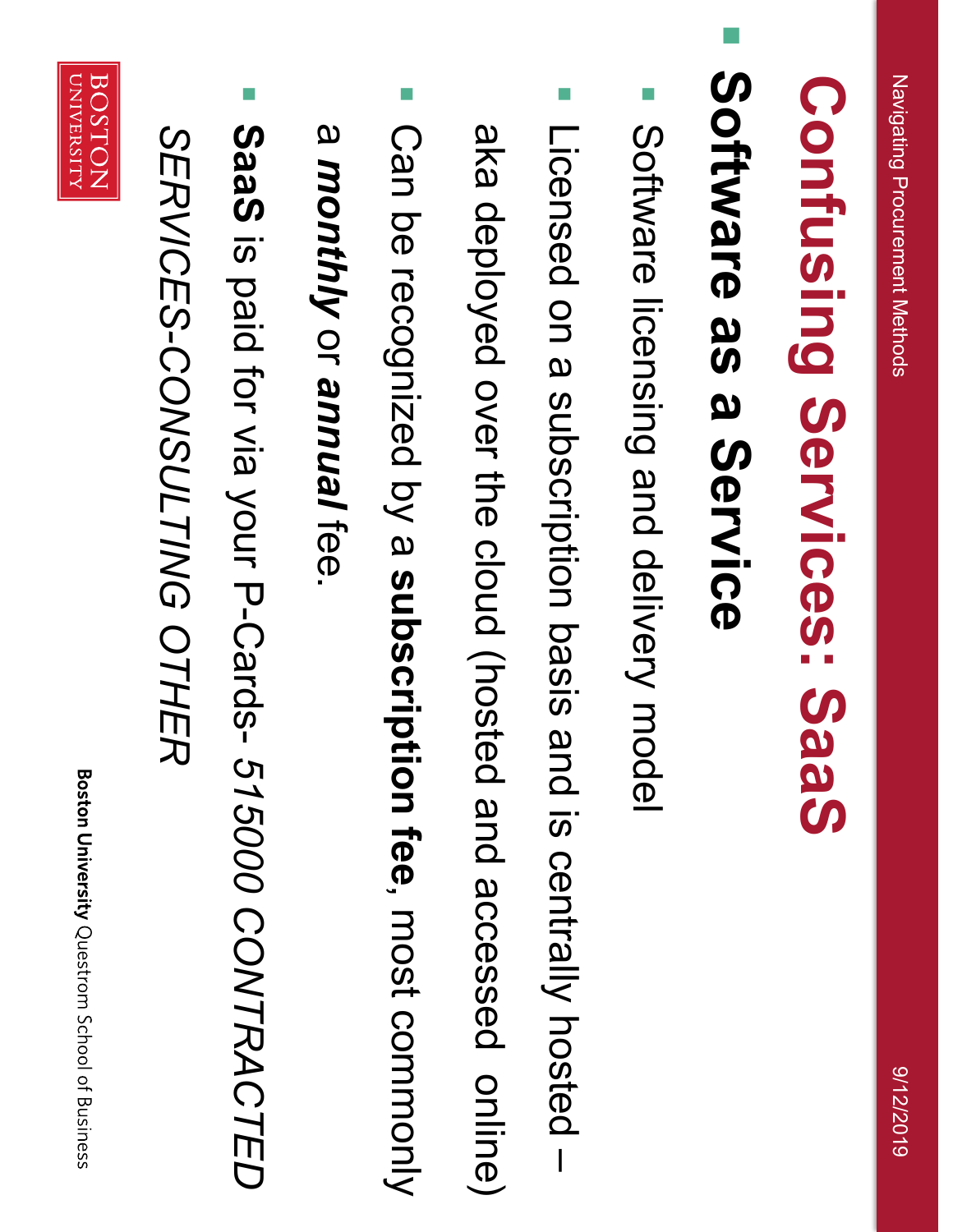## Software as a Service **Software as a Service**

- $\overline{\mathcal{L}}$ Questrom has applications for the following tools: Questrom has applications for the following tools:
- T **Polling /Surveying** *Polling /Surveying*
- $\overline{\phantom{a}}$ **Video Hosting** *Video Hosting*
- T **Video Conferencing** *Video Conferencing*
- $\overline{\phantom{a}}$ Cloud Storage *Cloud Storage*
- $\overline{\phantom{a}}$ ware as a Service.pdf For a more in depth overview on SaaS and other ware\_as\_a\_Service.pdf expenses it may be confused with, visit https://questrompublish.bu.edu/toolkit/Forms for Admin Tool Kit Financial/Soft expenses it may be confused with, visit For a more in depth overview on SaaS and other questrompublish.bu.edu/toolkit/Forms\_for\_Admin\_Tool\_Kit\_Financial/Soft

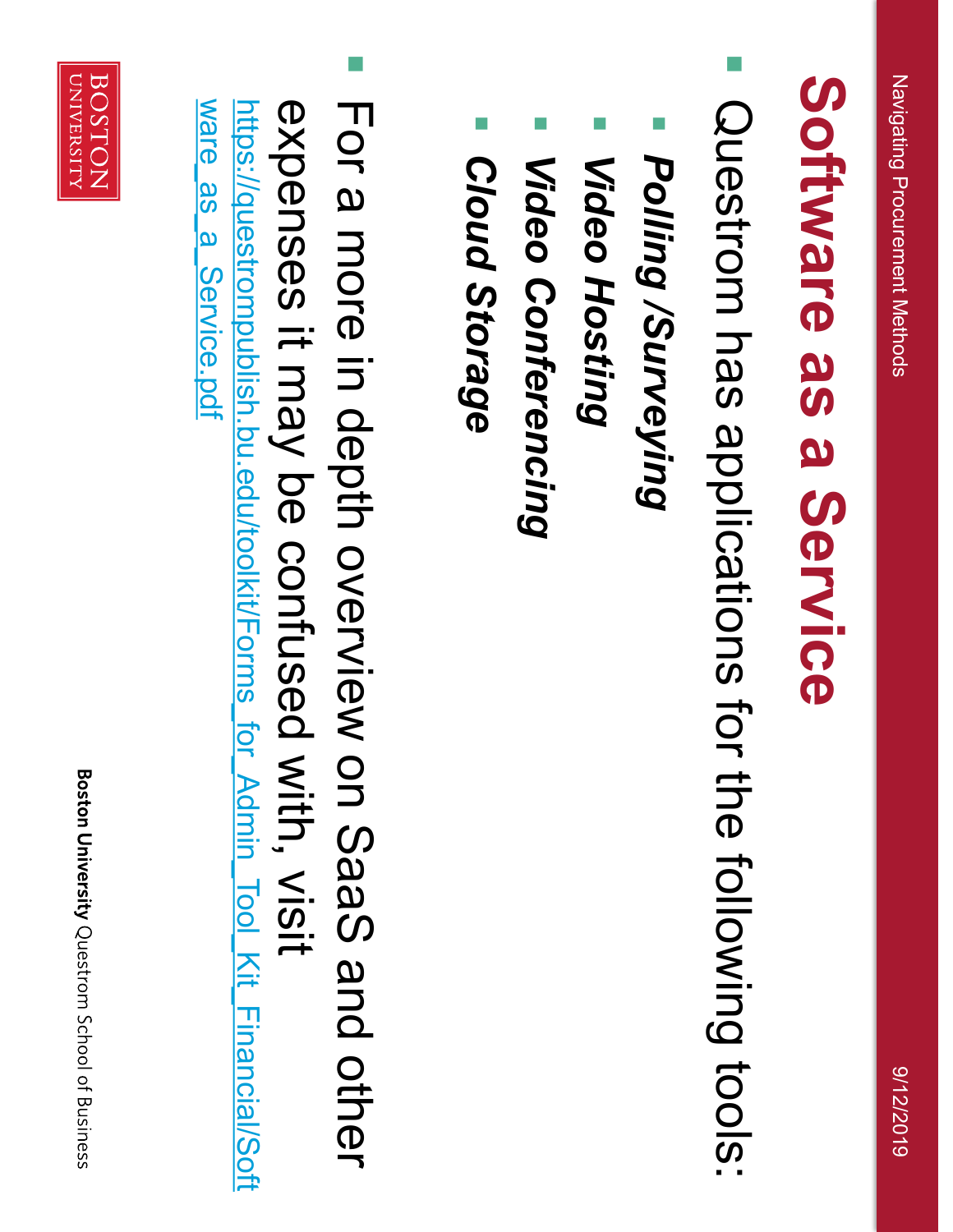## **Capital / Assets Capital / Assets**

Computers/Hardware/Printers/Data **Computers/Hardware/Printers/Data**

 $\overline{\phantom{a}}$ 

- P. Anything less than \$5k is NON-CAPITAL/MINOR EQUIPMENT-*Anything less than \$5k is NON-CAPITAL/MINOR EQUIPMENT-*
- F Asset Tracking/Inventory Management **Asset Tracking/Inventory Management**
- $\overline{\phantom{a}}$ NON-CAPITAL/MINOR EQUIPMENT vs CAPITAL **NON-CAPITAL/MINOR EQUIPMENT vs CAPITAL**
- **MOUIDNENT EQUIPMENT**
- $\overline{\phantom{a}}$ **Assets** that BU *Depreciates*  $\lesssim$ **Expenses** BU *does not*
- *Depreciate* but **tracks from an Inventory Perspective:** the<br>O
- latter is included in this category for that reason. latter is included in this category for that reason.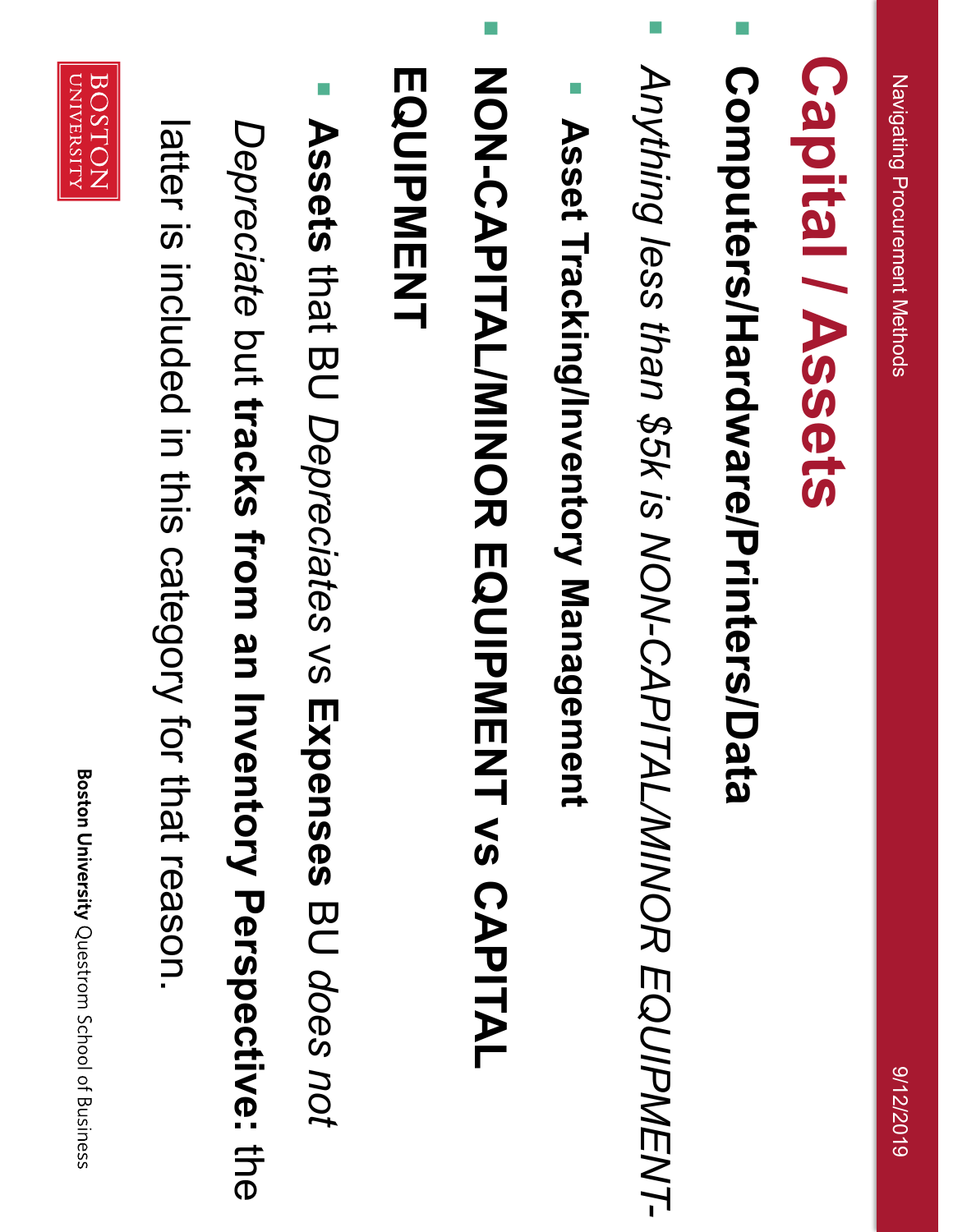# **Capital / Assets: Furniture/Equipment Capital / Assets: Furniture/Equipment**

## $\overline{\phantom{a}}$ Office Furniture / Equipment **Office Furniture / Equipment**

- $\overline{\phantom{a}}$ Material but also an Asset for the university *Material* but also an *Asset* for the university
- (appears on Balance Sheet: Accounting fun!) (appears on Balance Sheet : Accounting fun!)
- $\overline{\phantom{a}}$ **BU** defines a Useful life for expense reasons (questions about this -> Eddie Riedl) (questions about this defines a **Useful life** -> Eddie Riedl ) for expense reasons
- $\overline{\phantom{a}}$ Questrom Workflow **Questrom Workflow**
- $\overline{\phantom{a}}$ *Cam Phillip or Hannah Sutton* for *Office Furniture/ Standing Desks*Furniture/ Standing Desks, etc